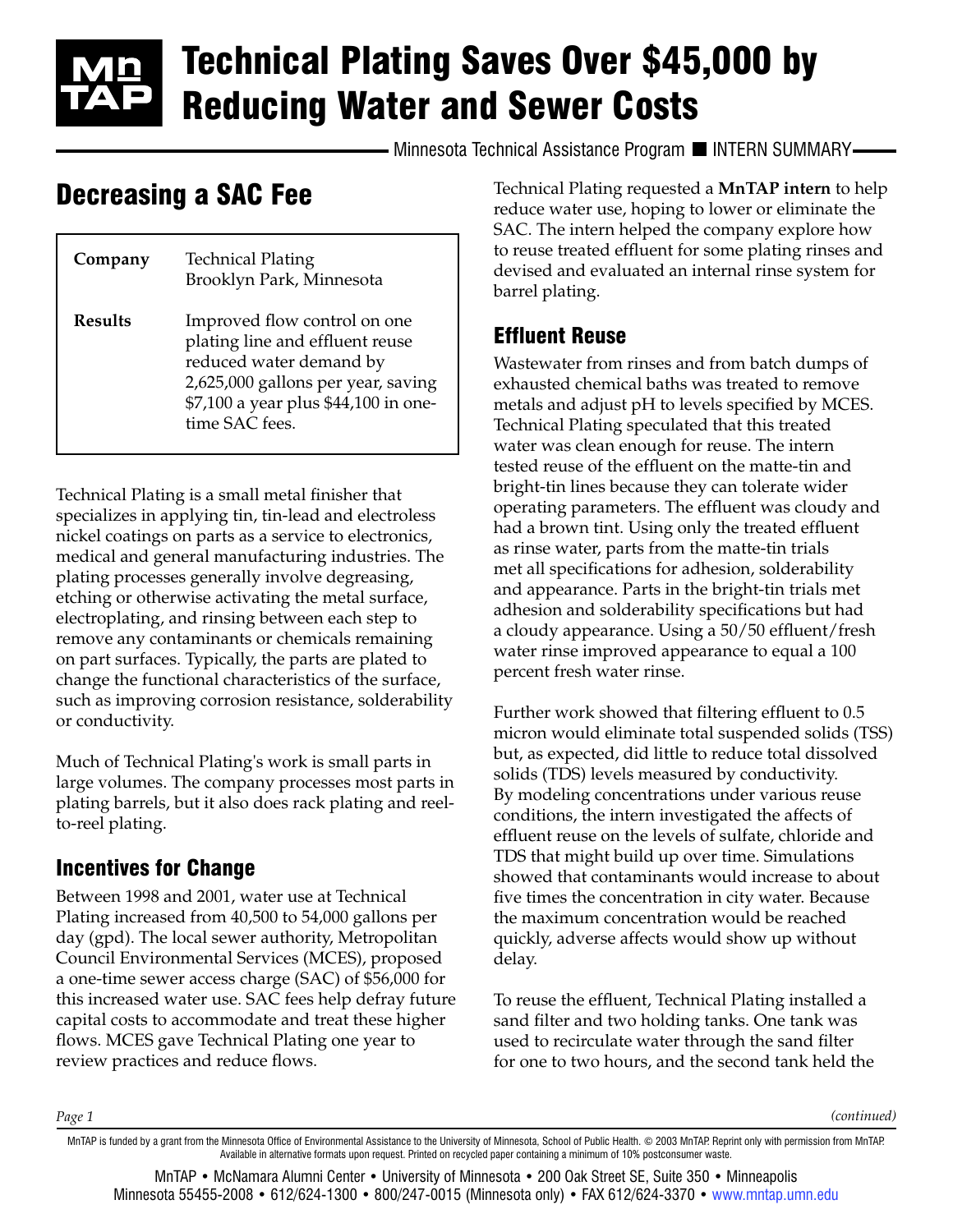filtered effluent until it was needed on the line. Effluent was reused on one line with no measurable decrease in the quality of parts produced.

The system cost \$5,200 to install and costs \$800 a year to operate. It saved \$3,800 a year in fresh water purchase and sewer fees by eliminating 5,500 gpd [1,375,000 gallons per year (gpy)] of water use. The system also reduced one-time SAC fees by \$23,100.

### Improving Rinse Efficiency

To start research on internal barrel rinsing, the intern wanted to determine water use baselines on the rinses in order to estimate the impact of reduction efforts. After measuring many of the rinses' flow rates, the intern saw that the flows varied between plating lines and different days on the same line with some flows being three times higher than others. Part volumes and quality specifications did not explain this variability.

The intern noticed that for most of the company's two-stage, cascaded rinses, the conductivity of the second rinse dropped to the freshwater level very early in the cycle instead of gradually—indicating water overuse.

**Ball valves.** The variability was due in part to the use of ball valves to control flow. Although commonly used, ball valves do not regulate flow well and are best used as on/off controls. Operators set flow rates by adjusting the position of the ball valve handle, without measuring or seeing the actual flow. Water entered the rinse tanks near the bottom where the flow was not visible. Optimal flows had not been set for the rinse operations and operators lacked incentive to avoid overuse.

**Flow meters.** Technical Plating installed three flow meters on one line's rinses at a cost of \$450. After management gave instructions to limit flows, water use decreased by 5,000 gpd (1,250,000 gpy), saving \$4,100 in sewer and water costs and \$21,000 in onetime SAC fees.

**Optimal flow rates**. The intern investigated the method of Pinkerton and Graham<sup>1</sup> for calculating rinse flow rates based on dragout concentration and volume, the time between plating cycles and acceptable contaminant concentration in the rinse. The method appeared to be a good starting place for setting flow rates for rinses.

#### Internal Rinse Barrels

Standard barrel plating requires significantly larger volumes of rinse water than other types of plating because of the difficulty of getting rinse water inside the barrel.

The intern designed and developed a system for internal rinsing. The final design modified an existing barrel by installing large hubs on each end of the barrel cylinder. The hubs remain stationary as the barrel rotates. The new hubs had a diameter large enough to accommodate holes for danglers bringing an electrical charge to the parts in the barrel, and also for a permanently mounted pipe along the central axis of the barrel. The pipe had holes drilled to spray water on the parts evenly down the length of the barrel, and a quick connect fitting outside the barrel to help move the barrel between plating tanks.

Tests were done comparing internal barrel rinsing to two-tank, counterflow rinsing. The internal rinse barrels each require 30 seconds more rinse time than the counterflow immersion rinses. Substituting internal rinse barrels in place of the rinse tanks on one line should reduce water consumption by 1,400 gpd (350,000 gpy) and save about \$3,800 year. Operating the line would require three modified barrels, costing \$300 each. Because the rinse steps are not the production bottleneck, line capacity and labor costs would not be affected.

Expanding the use of internal rinse barrels to four additional lines would require modifying 12 more barrels at a cost of \$1,200. They should reduce water use by 21,700 gpd (5,400,000 gpy) and save a total of \$22,300 a year.

**Counterflow internal rinsing**. The intern also simulated counterflow rinsing in the internal rinse barrel and found this could reduce water consumption by another 60 percent. This could save an additional \$3,500 if implemented on the five barrel plating lines.

**Patents.** Patents cover some types of internal barrel rinsing. While they appear to cover counterflow internal rinsing, it is less clear if they cover internal rinsing with single pass, fresh water. The intern looked at the economics of purchasing commercial internal rinsing equipment and found paybacks of five to 10 years at Technical Plating while retrofitted barrels using single pass water could payback in one to four months.